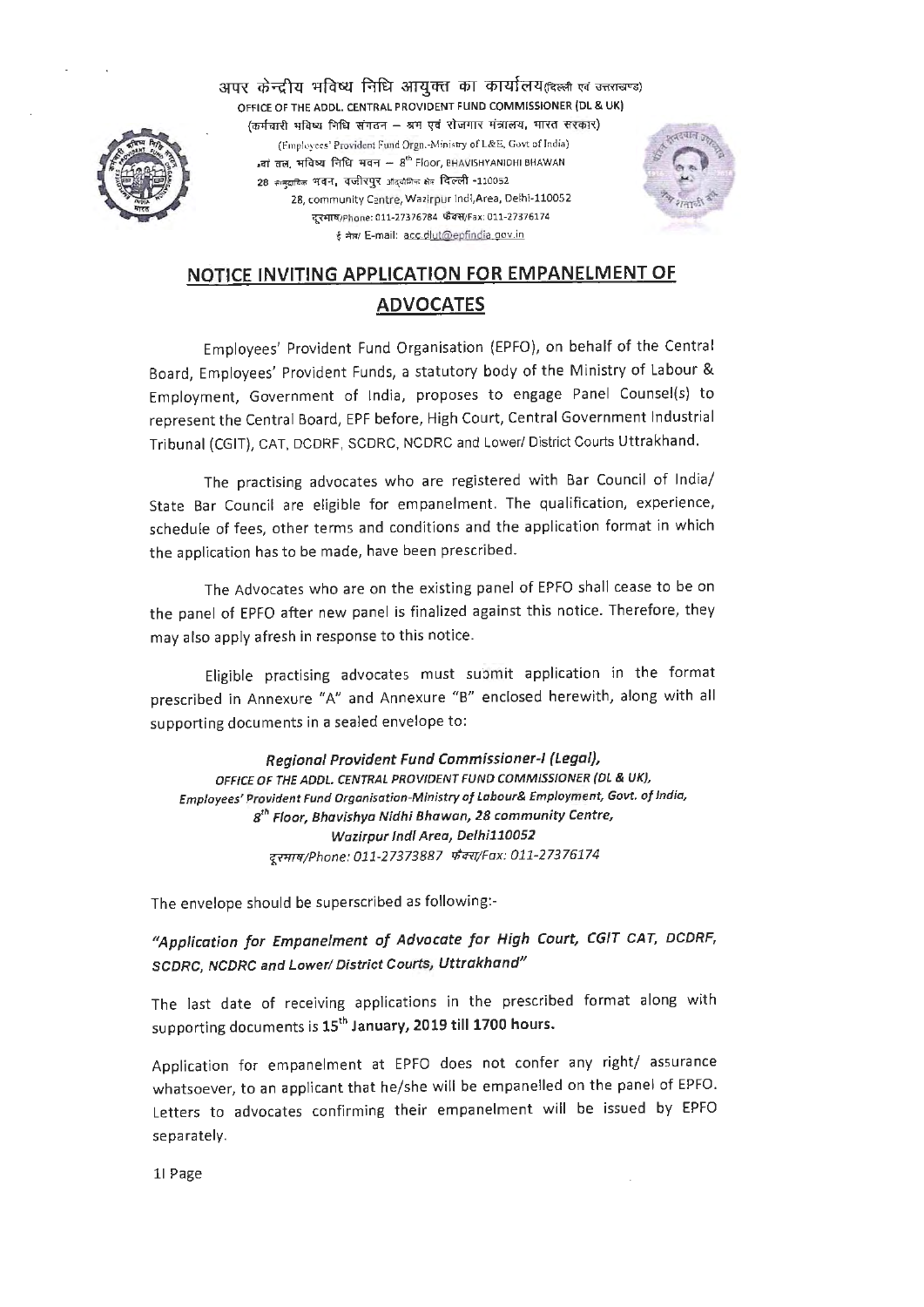### **GUIDELINES FOR EMPLANELMENT OF ADVOCATES**

Following guidelines are designed to provide and regulate the manner and procedure for empanelling the advocate to represent and assist EPFO before various courts and for regulating the referrals of the cases and payment of fee/remuneration. These guidelines shall supersede all existing instructions in this regard, if any, and is subject to change without assigning any reason.

**1. Eligibility of Empanelment.** 

Before filling the application form, the candidates are advised to carefully read and follow the eligibility criteria, instructions and terms & conditions for emplanelment of Advocates in EPFO mentioned herein below:-

**Qualification and experience for conduction cases in High Court, CGIT, CAT, DCDRF, SCDRC, NCDRC and Lower/ District Court** 

- (i) Be enrolled/registered as an advocate with the State Bar Council
- (ii) Have a minimum, relevant experience of Ten Years of handling Civil, Service, Labour Matters, Arbitration matters and other cases before High Court of India with a fair knowledge of Labour laws with special reference to Employees' Provident Funds and Miscellaneous Provision Act, 1952 (E.P.F. and M.P. Act,1952).

## **2. Tenure of Empanelment**

The initial empanelment will be for the period of two years i.e. for the period 01.04.2019 to 31.03.2021. Performance of empanelled advocates shall be reviewed at regular interval for continuance in panel of Advocate.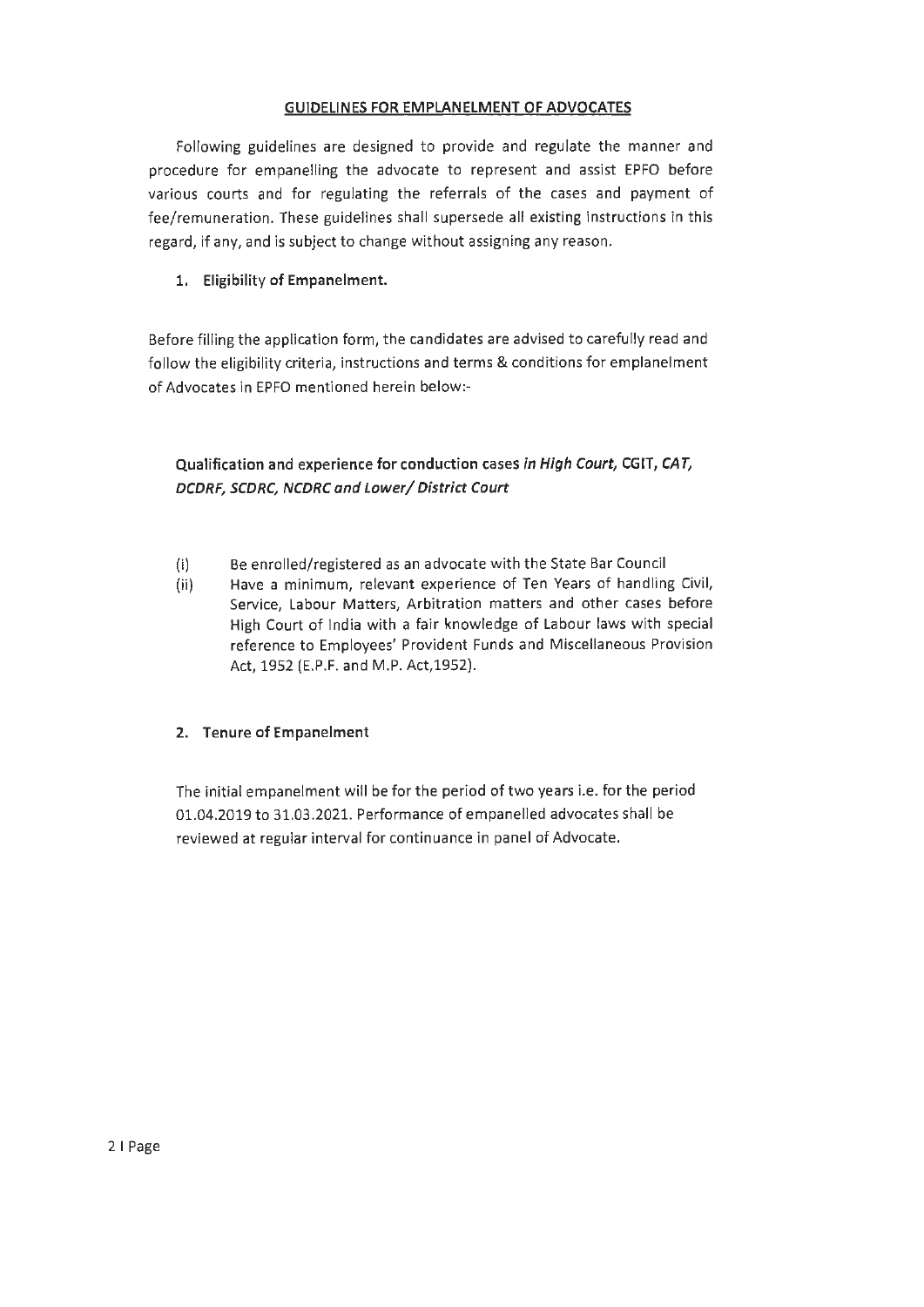#### 3. Payment of Fee and Other Conditions

- (i) The fee payable to the Advocates shall be governed by the Schedule of fee annexed as **Annexure "C"** with these guidelines as amended from time to time,
- (ii) The Competent Authority shall have the right in exceptional cases to approve the payment of a higher fee than the fee mentioned in the annexed schedule keeping in view the importance of the matter and the efforts put in by the advocate in a particular case.
- (iii) No retainer fee shall be paid to any Panel Advocate merely because such advocate has been empanelled.

#### **4. Procedure for Empanelment**

- a. The applicant advocate must apply on the format prescribed by the EPFO only. No other format will be entertained.
- b. An applicant advocate willing to be empanelled for more than one forum (i.e. for **High Court, CG/T, CAT, DCDRF, SCDRC, NCDRC and Lower! District Courts, Uttrakhand** may apply separately for each forum in separate envelope superscribed as mentioned earlier.
- c. Any application received after the last date prescribed in the advertisement shall not be entertained.
- d. No applicant advocate shall be called for interview/interaction unless he/she satisfies the eligibility conditions and is shortlisted for the same.
- e. Depending upon the requirement and number of applications received, EPFO reserves the right to shortlist the candidates to be called for interview/interaction and to be empanelled.
- f. Merely fulfilling the eligibility criteria will not confer any right on an applicant advocate to be called for interview/interaction and to be selected.
- g. The decision of the competent authority regarding short listing and selection of the candidates shall be final.
- h. Canvassing in any form shall be treated as a disqualification. The candidature of such applicants shall be cancelled forthwith.
- i. A list of shortlisted applicant advocates with the date, time and venue of interview will be uploaded on our website i.e. www.epfindia.gov.in.
- j. The applicant advocate shall bring original documents at the time of interview.
- k. The list of selected advocates will be made available on EPFO website www.epfindia.gov.in. Letter to applicant advocates confirming their empanelment will be issued by EPFO separately.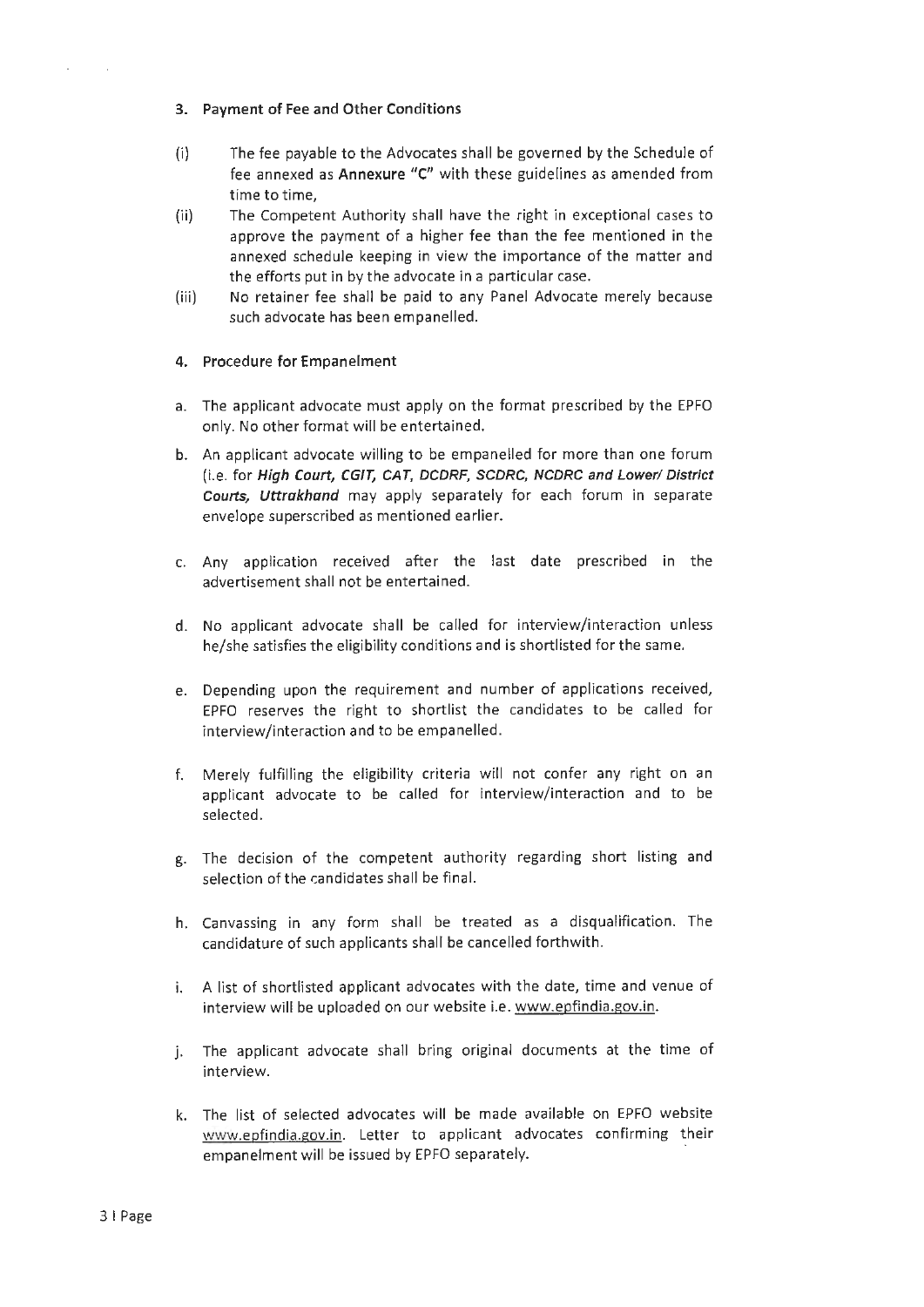#### **5. Duties of the Empanelled Advocates:**

- 1. The Advocate shall not advise any party or accept any cases against the EPFO in which he/she has appeared or is likely to be called upon to appear for or advise which is likely to affect or lead to litigation against the EPFO.
- 2. Timely appearance of the Counsel to contest the cases for EPFO in the Court is a must. His/her absence in the Court, without any reasonable ground and notice in advance, will not be accepted.
- 3. EPFO sends the information to the panel advocates through email regarding entrustment of a case and after receiving the e-mail, it is duty of the panel Advocates to collect the brief/copy of petition along the assignment letter from the concerned office of EPFO at the earliest.
- 4. EPFO is free to engage any advocate of its own choice and an empanelled Advocate shall make no claim that he/she alone should be entrusted with EPFO's legal matter(s).
- 5. Refusal by any advocate to accept any work without any reasonable cause (e.g. on grounds of conflict of interest) may entail removal of such advocate from the panel, forthwith without waiting for the empanelment period to expire.
- 6. The advocates shall accept the terms and conditions of the empanelment as determined by the EPFO from time to time.
- 7. In order to ensure that there is effective check on the cases being conducted, the Advocates on the panel must report the status of the cases after each date of hearing. Failure to submit status report will be a ground for removal of the name of the lawyer concerned from the panel.
- 8. In cases where on the request of the Union of India, Ministry of Labour & Employment have also to be represented, no extra fee shall be paid to the advocate to watch and safeguard the interest of Union of India, Ministry of Labour & Employment.
- 9. If required, render all assistance to Special or Senior Counsel engaged in a particular cases before the High Court, CGIT, CAT, DCDRF, SCDRC, NCDRC and Lower/ District Court and other Judicial bodies.
- 10. Keep EPFO informed and updated on all-important developments in the designated cases, dates of hearing, order of the court on the date of its pronouncement, supplying copy of the orders/judgment etc.
- 11. Furnish monthly statement about the cases represented by him/her before the High Court, CGIT, CAT, DCDRF, SCDRC, NCDRC and Lower/ District Courts, Uttrakhand Courts Delhi any other authority and their outcomes.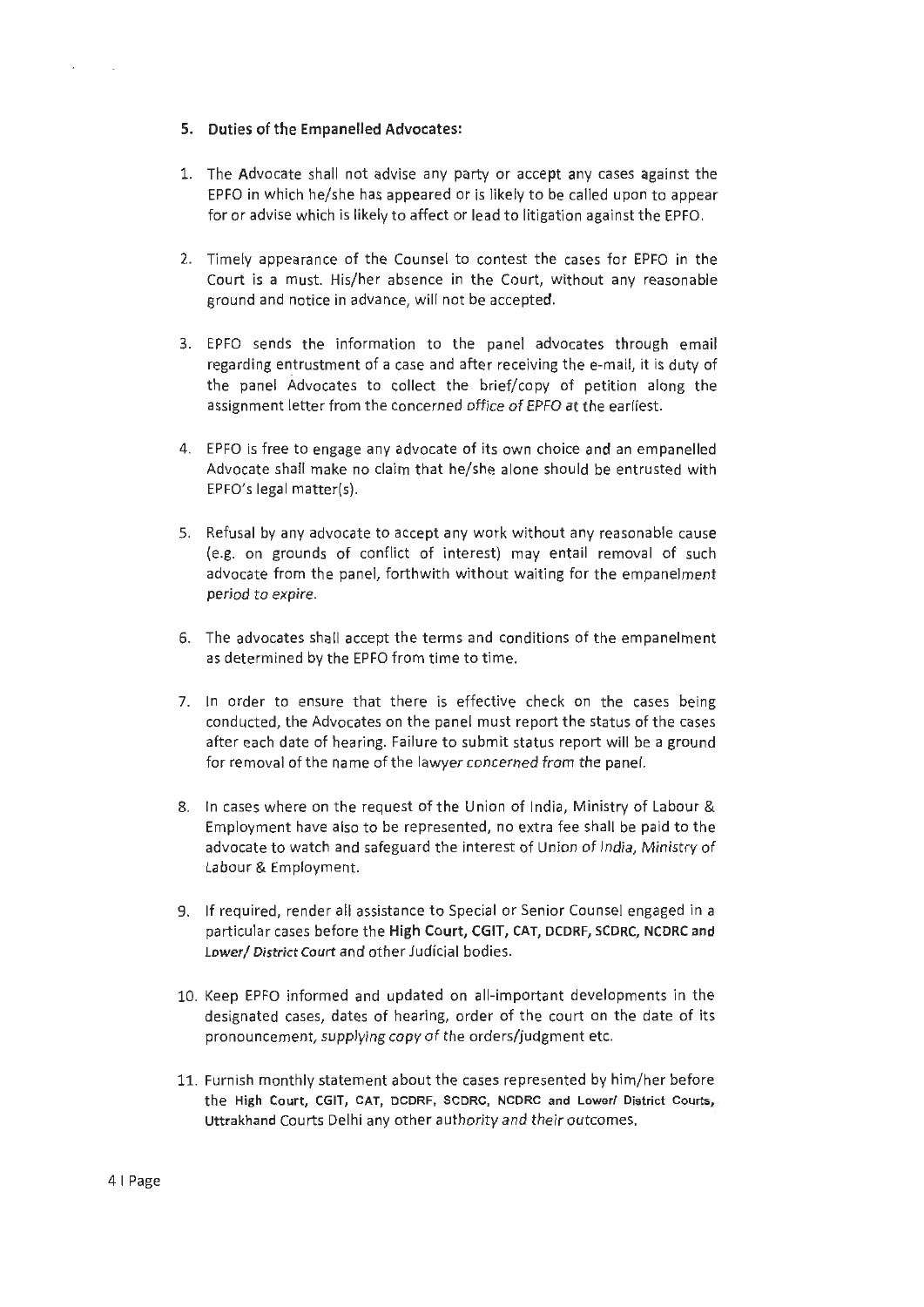- 12. When any case attended by him/her is decided against the Organisation, the Advocate concerned must give considered opinion regarding the reasons for such adverse order and the advisability of filing an appeal from such a decision not later than 5 working days of the order (kuchha copy).
- 13. 30% of the fees payable to the counsel shall be deducted if the certified copy of the judgment is not handed over to the legal cell of EPFO within three days (excluding the time taken by the Court in preparation of the copy) from the date of judgment.

#### **6. Removal from Panel:**

EPFO reserves the right to terminate the empanelment of a Counsel with one month's notice in writing without assigning any reason. The counsel may also resign from the Organisation by serving one month's notice.

Empanelment shall be liable to be cancelled due to occurring of any of the following disablements on the part of the Advocate.

- (i) Giving false information in the application for empanelment;
- (ii) Failing to attend the hearing of the case without any sufficient reason and/or prior information;
- (iii) Not acting as per EPFO's instructions or going against specific instructions;
- (iv) Threatening, intimidating or abusing any of the EPFO's employees, officers, or representatives;
- (v) Passing on information relating to EPFO's case on to the opposite parties or their advocates or any third party which is likely to cause any damage to the EPFO's interest;
- (vi) Giving false or misleading information to the EPFO relating to the proceedings of the case; and
- (vii) Seeking frequent adjournments or not objecting the adjournment moved by other party without sufficient reason.
- (viii) Frequent absence from the court proceedings even if "pass over or proxy" is obtained by an advocate.

 $\sqrt{b^2}$ 

Regional P. F. Commissioner-I (Legal) Zonal Office (Delhi & Uttrakhand)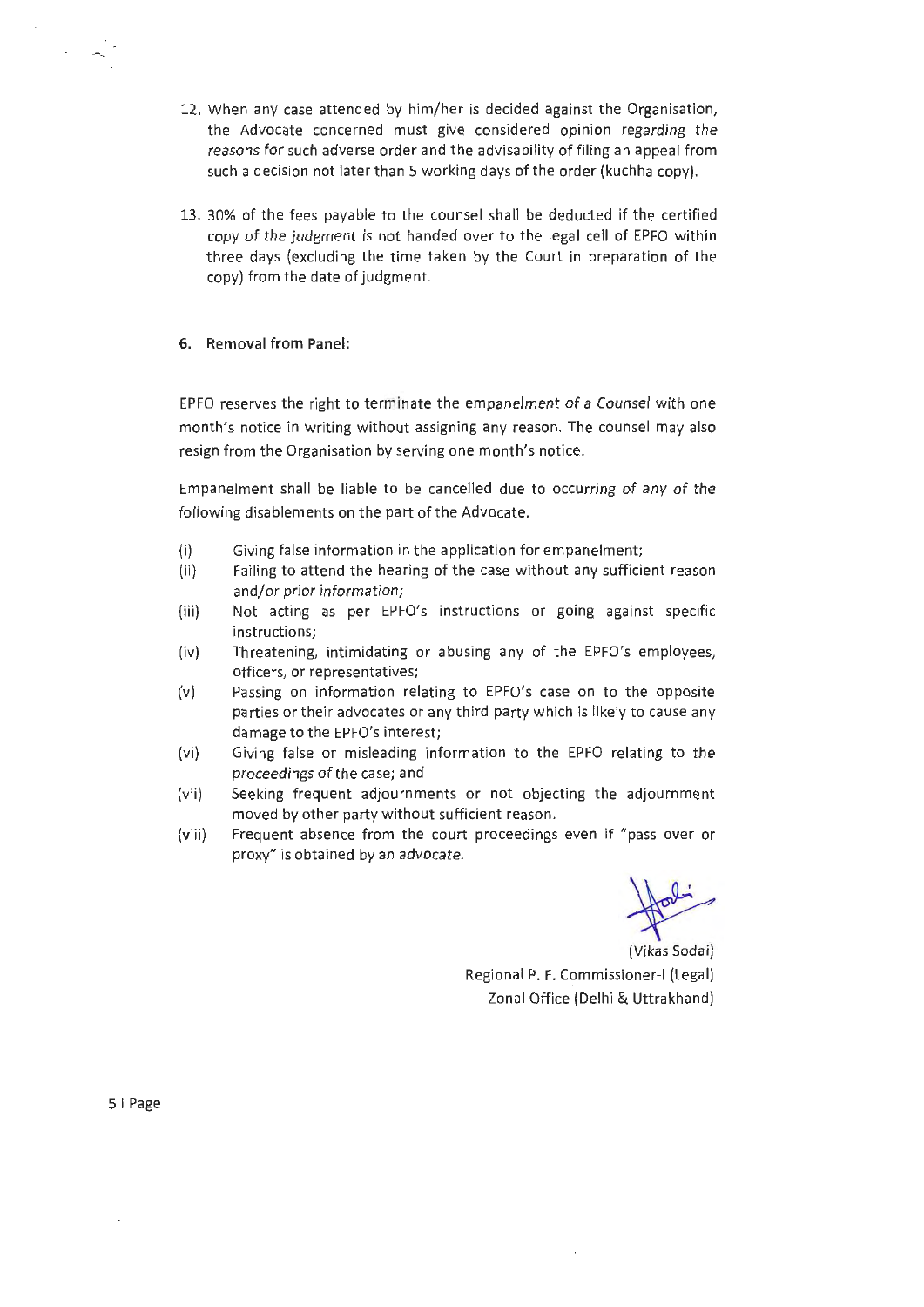APPLICATION NO. ----------------- (Tobe filled by EPFO)

# **APPLICATION FORM FOR EMPANELMENT IN EPFO (TO BE FILLED IN BY ALL APPLICANT ADVOCATES)**

To,

Regional Provident Fund Commissioner-I (Legal), OFFICE OF THE ADDL.CENTRAL PROVIDENT FUND COMMISSIONER(DL&UK), Employees' Provident Fund Organisation-Ministry of Labour & Employment, Govt. of India, 8<sup>th</sup> Floor, Bhavishya Nidhi Bhawan, 28 community Center, Wazirpur lndl Area, Delhi110052 Phone:011-27373887, Fax:011-27376174

| Name (In                                                 |                                                    |  |
|----------------------------------------------------------|----------------------------------------------------|--|
| Block letter)                                            |                                                    |  |
| Father's name                                            |                                                    |  |
| Court for                                                |                                                    |  |
| which applied                                            |                                                    |  |
|                                                          | <b>CHECKLIST</b>                                   |  |
|                                                          | List of documents attached (please $\checkmark$ ): |  |
| Copy of all certificates & mark - sheets (Xth. Onwards): |                                                    |  |
| <b>Experience Certificate:</b>                           |                                                    |  |
| Duly filed Annexure A & B:                               |                                                    |  |
| Others (Please specify): 1.                              |                                                    |  |
|                                                          | 2.                                                 |  |
|                                                          |                                                    |  |
|                                                          |                                                    |  |

| PERSONAL DETAILS (IN Block Letters) |                                                |  |  |  |
|-------------------------------------|------------------------------------------------|--|--|--|
| 1.                                  | Name in FULL                                   |  |  |  |
|                                     |                                                |  |  |  |
| 2.                                  | Father's/Husband's Name                        |  |  |  |
| 3.                                  | Date of Birth                                  |  |  |  |
| 4.                                  | Age on (last Date of receipt<br>of application |  |  |  |

6 1 Page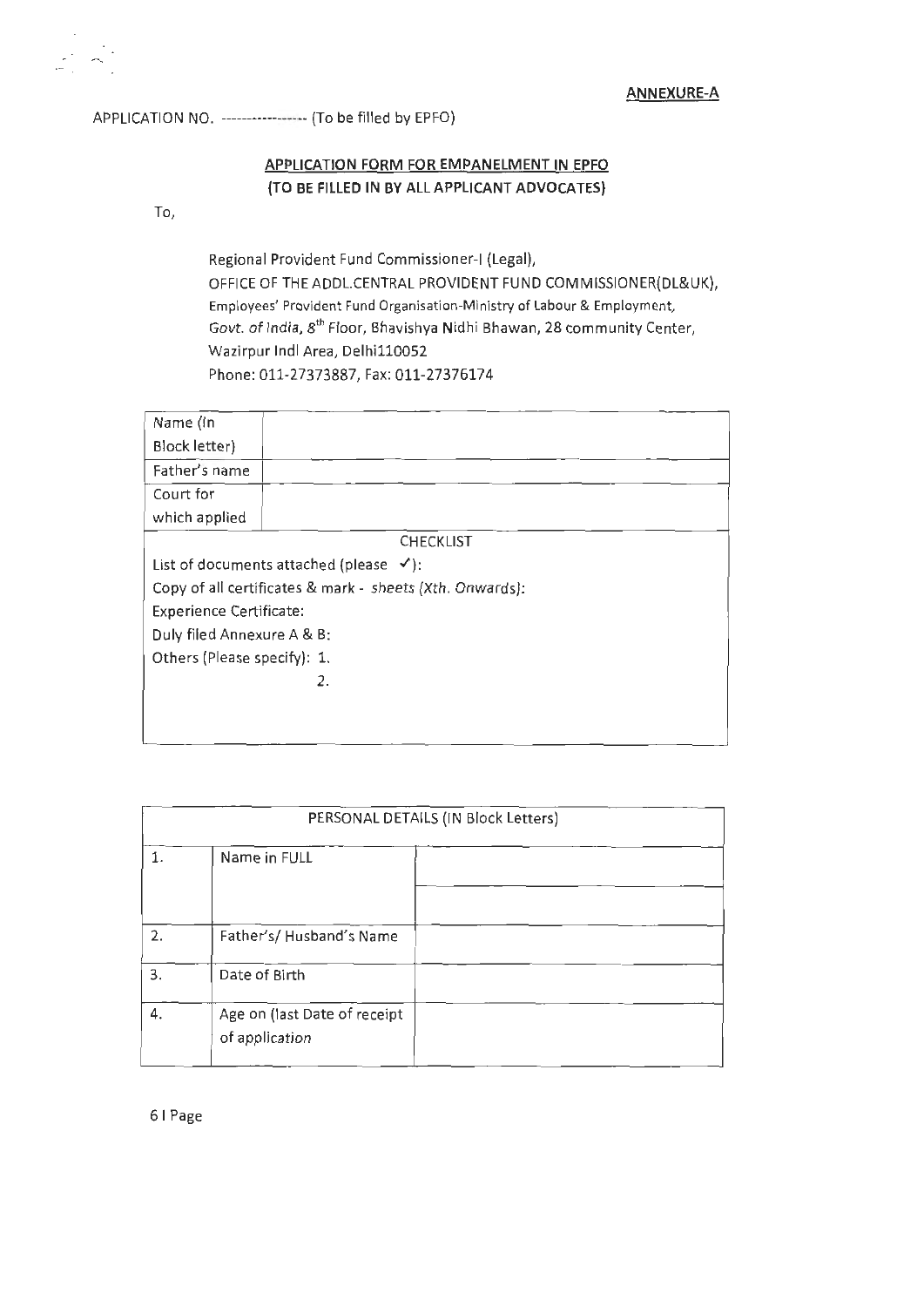| 5.  | Nationality                                                                                                                                      |  |
|-----|--------------------------------------------------------------------------------------------------------------------------------------------------|--|
| 6.  | Marital Status                                                                                                                                   |  |
| 7.  | Address for correspondence with PIN and Phone                                                                                                    |  |
| 8.  | Permanent Address with PIN and Phone                                                                                                             |  |
| 9.  | Address of office/ chamber, if any, with PIN and Phone                                                                                           |  |
| 10. | Mobile Number(s)                                                                                                                                 |  |
| 11. | Email ID:                                                                                                                                        |  |
| 12. | Are you related to any EPFO employee? If so, please<br>give details (Viz. Name Designation, place of work &<br>relationship with the applicant): |  |

12. Details of Educational qualification (Commencing with the Matriculation or equivalent examination)

| Examinations<br>Passed               | Name of the<br>Board/<br>University | Class or<br>division | % of Marks | Subjects | Year of<br>passing |
|--------------------------------------|-------------------------------------|----------------------|------------|----------|--------------------|
| 10 <sup>th</sup> / Matriculation     |                                     |                      |            |          |                    |
| 12 <sup>th</sup> / Intermediate      |                                     |                      |            |          |                    |
| Graduation                           |                                     |                      |            |          |                    |
| LLB/Law Graduate<br>Degree           |                                     |                      |            |          |                    |
| Post-Graduation                      |                                     |                      |            |          |                    |
| Other Professional<br>Qualifications |                                     |                      |            |          |                    |

13. Whether the applicant is currently on the Panel of any other Government Department/ PSU/Statutory Body/ Autonomous Body etc., and if yes, the details below (Selfcertified Copy of the Office Order/ letter of empanelment may be attached):-

| Name of the              | From | то |
|--------------------------|------|----|
| Department/PSU/Statutory |      |    |
| Body/Autonomous Body     |      |    |
|                          |      |    |
|                          |      |    |
|                          |      |    |
|                          |      |    |

 $\mathbb{R}^{\frac{1}{2} \times 1}$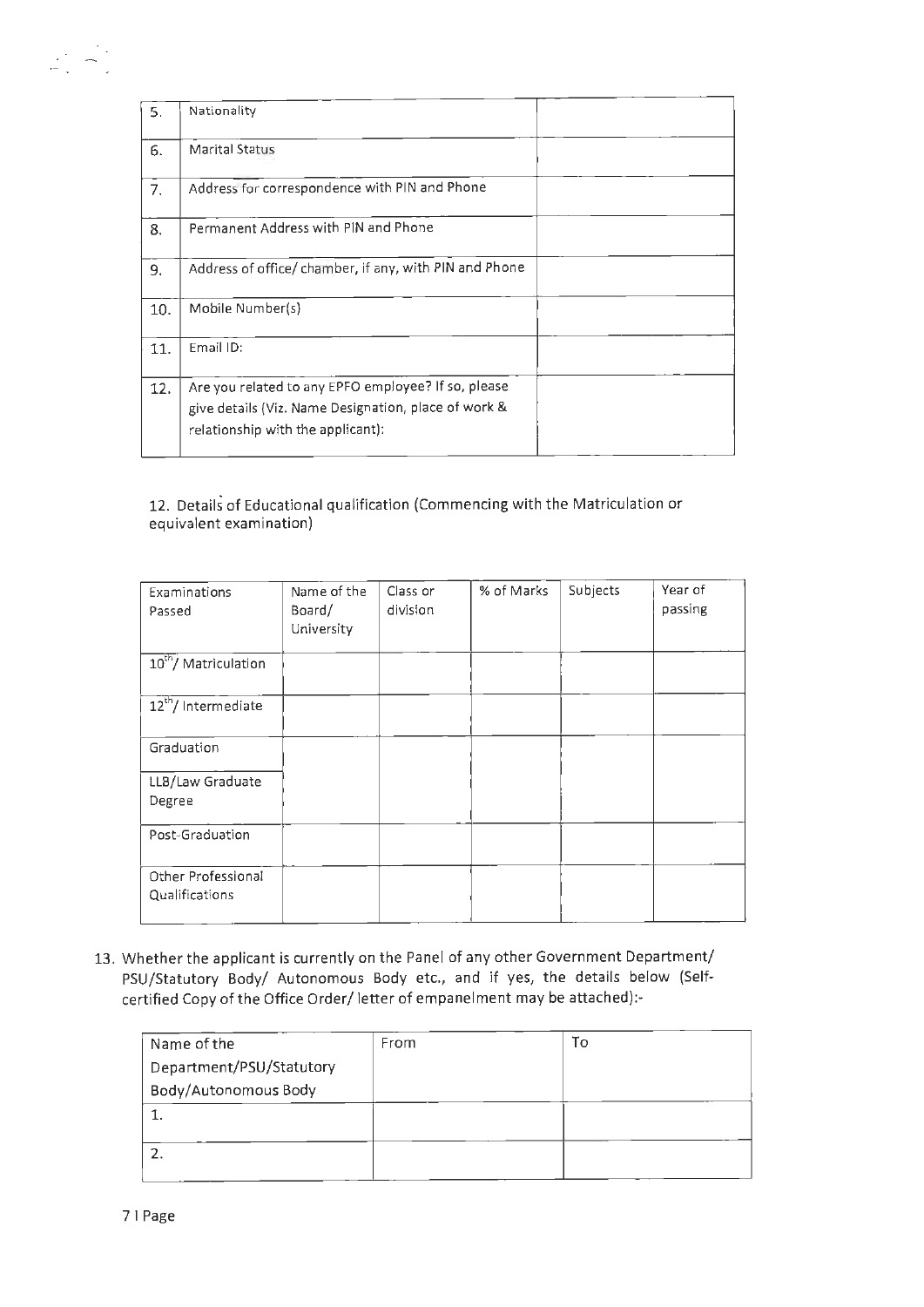י דלי וואווכוווכו נווכ מפולוויסוור ווסף אתחולת מף דבלמו ווכף במרווכו לדוו מרומרווכח וה מווא ההתול Judge? If yes, the details and the supporting documents:-

| Name of Court/ Judge | Period of Research | <b>Supporting Documents</b> |
|----------------------|--------------------|-----------------------------|
|                      |                    |                             |
|                      |                    |                             |

15. If one or more advocates are associated as junior of the applicant, their details be provided below:-

| Sl.No. | Name of the advocate | Enrolment no. with date |
|--------|----------------------|-------------------------|
|        |                      |                         |
|        |                      |                         |

16. Infrastructural facilities available with the applicant (please tick if available) be provided below:

| Sl.No. | Office space | Office clerk | Steno/typist | Support Staff |
|--------|--------------|--------------|--------------|---------------|
|        |              |              |              |               |

17. No. of Cases relating to EPF and MP Act' 1952, if handled earlier:-

| ' SI.No. | Title of case (Documentary proof must be attached |  |
|----------|---------------------------------------------------|--|
|          |                                                   |  |

18. Whether the applicant has been engaged (through Vakalatnama) as counsel in any landmark or mother case? If yes, the particulars of the case with copy of the judgment wherein his/ her name is recorded as advocate for one of the parties (Copy of order/ Judgment be attached as proof):-

| Name of the Court | Case title | Nature of Judgment |
|-------------------|------------|--------------------|
|                   |            |                    |
|                   |            |                    |

- 19. Whether Income Tax return is being filed for last five years? Yes/No (If yes, please attach copies of ITRs.)
- 20. Details of Bank Account/ Aadhar Number be provided below:-

| <b>Bank Account Details</b> | PAN Number | Aadhar Number |
|-----------------------------|------------|---------------|
| (Bank, Account Number,      |            |               |
| Address of the branch       |            |               |
| and IFSC code)              |            |               |
|                             |            |               |
|                             |            |               |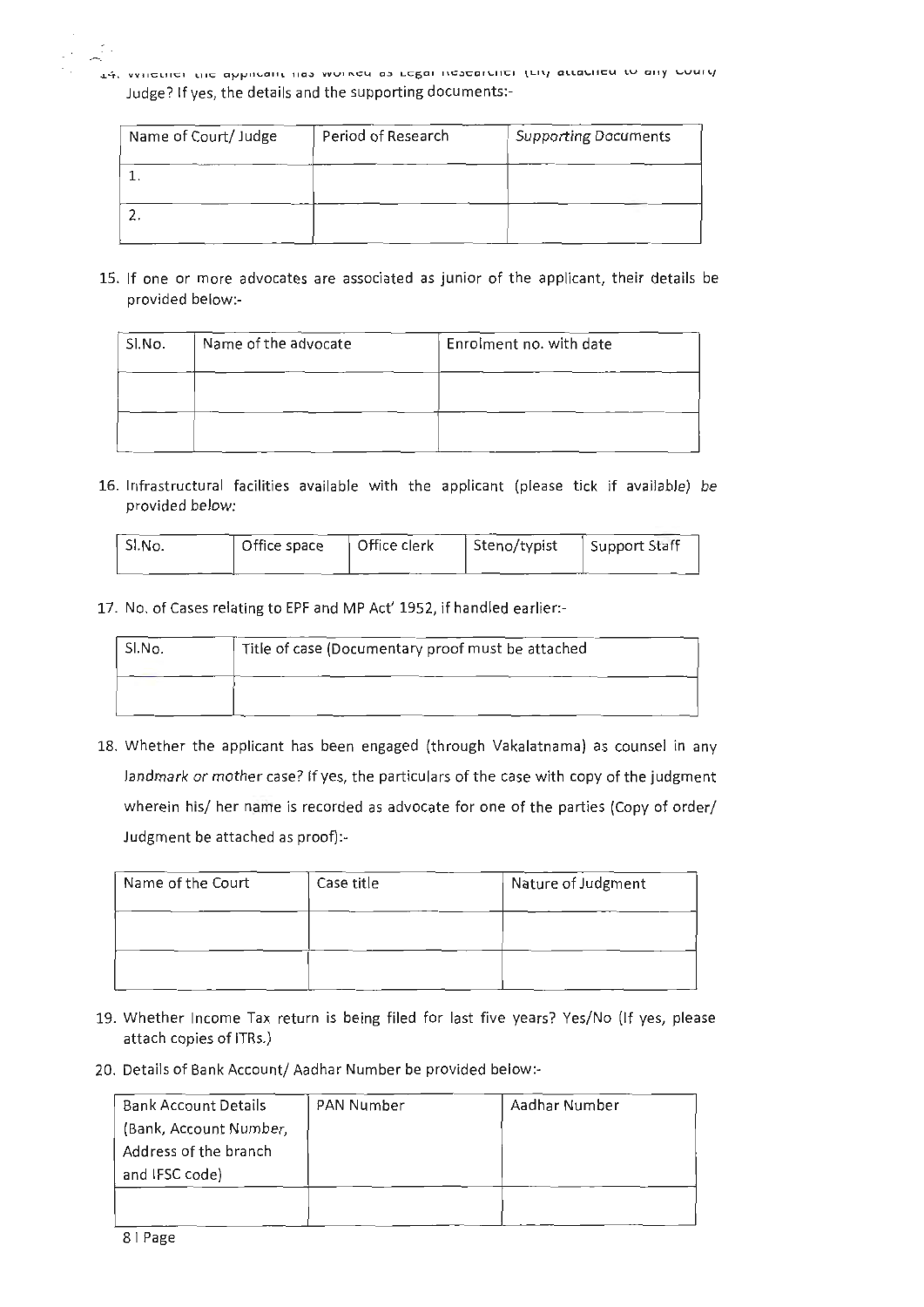21. Whether any proceeding has ever been commenced or is continuing before the Disciplinary Committee of the Bar Council for alleged professional misconduct:-

| SI.No. | Details of allegations and Proceedings | Finding made by the<br>Disciplinary Committee. |
|--------|----------------------------------------|------------------------------------------------|
|        |                                        |                                                |
|        |                                        |                                                |

22. Whether any criminal complaint has ever been filed or FIR registered or any criminal proceeding has ever commenced against the applicant advocate:-

| SI.No. | Details of allegations and Proceedings | Finding made by the Court |
|--------|----------------------------------------|---------------------------|
|        |                                        |                           |
|        |                                        |                           |

23. Any additional professional qualification(s), which will further the candidature, including membership of professional societies, awards and honors etc. may be listed in the box below, (Documentary proofs may be attached):



- 1) I hereby confirm and declare that the information furnished in the application and in the attached Certificate is true/ correct and complete to the best of my knowledge and belief. I have not concealed any relevant information. I am fully aware that if any of the information furnished by me is found to be false/ incorrect, my candidature for the empanelment will be treated as cancelled and matter will be referred to the appropriate authority.
- 2) I also undertake to maintain absolute secrecy about the cases of the EPFO as required under the Act, Rules and Regulations thereunder.
- 3) I also undertake to return all case files and records to the EPFO as and when required by EPFO.
- 4) I agree with the Fee Schedule notified by EPFO.

Signature of Advocate Enrolment Number Mobile Num ber

Place and Date: